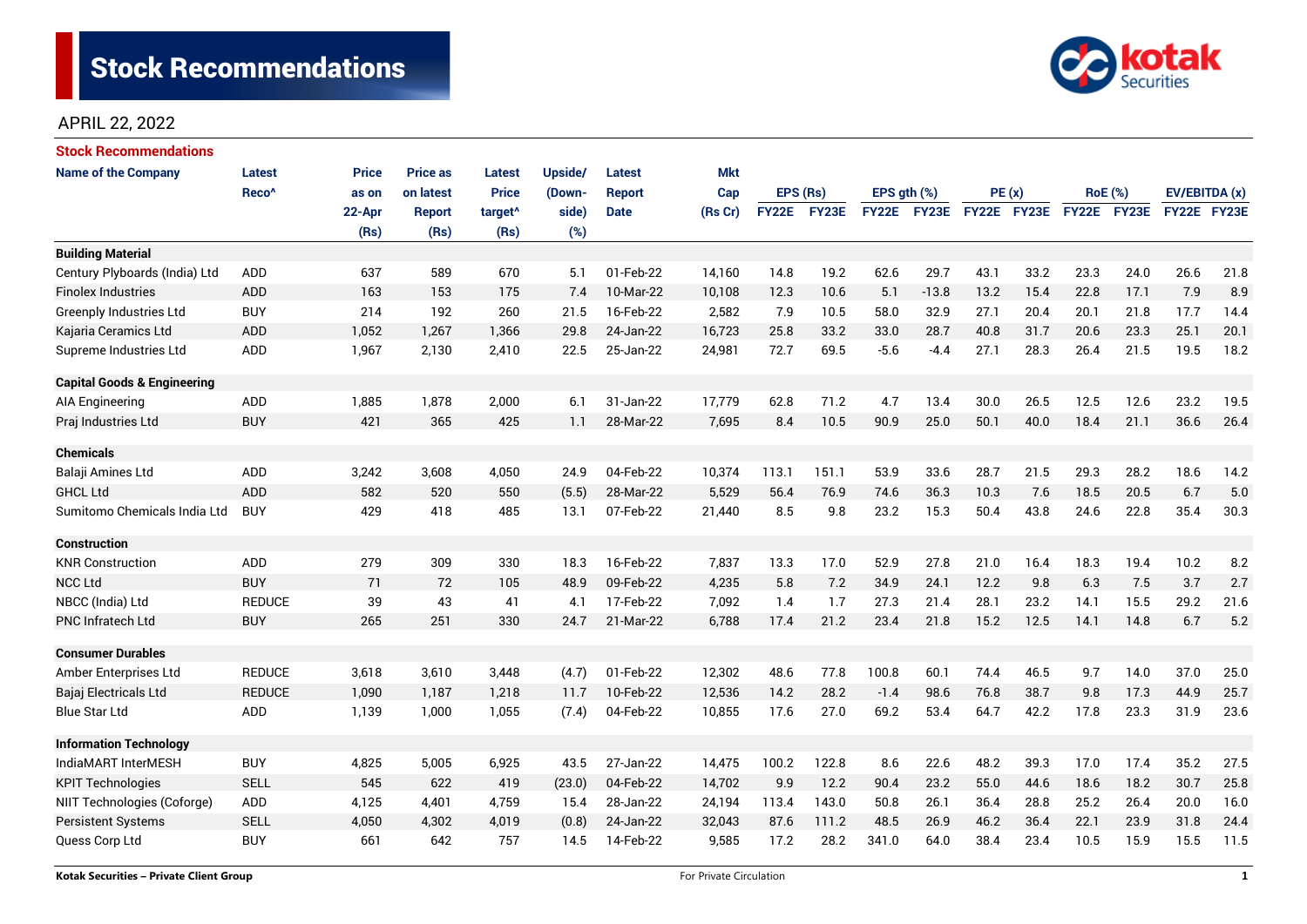

| <b>Stock Recommendations</b>       |                   |              |                 |                     |         |               |            |              |       |              |              |             |      |                |             |               |      |
|------------------------------------|-------------------|--------------|-----------------|---------------------|---------|---------------|------------|--------------|-------|--------------|--------------|-------------|------|----------------|-------------|---------------|------|
| <b>Name of the Company</b>         | <b>Latest</b>     | <b>Price</b> | <b>Price as</b> | <b>Latest</b>       | Upside/ | Latest        | <b>Mkt</b> |              |       |              |              |             |      |                |             |               |      |
|                                    | Reco <sup>^</sup> | as on        | on latest       | <b>Price</b>        | (Down-  | <b>Report</b> | Cap        | EPS (Rs)     |       | EPS ath (%)  |              | PE(x)       |      | <b>RoE</b> (%) |             | EV/EBITDA (x) |      |
|                                    |                   | 22-Apr       | <b>Report</b>   | target <sup>^</sup> | side)   | <b>Date</b>   | (Rs Cr)    | <b>FY22E</b> | FY23E | <b>FY22E</b> | <b>FY23E</b> | FY22E FY23E |      |                | FY22E FY23E | FY22E FY23E   |      |
|                                    |                   | (Rs)         | (Rs)            | (Rs)                | (%)     |               |            |              |       |              |              |             |      |                |             |               |      |
| <b>Metals &amp; Mining</b>         |                   |              |                 |                     |         |               |            |              |       |              |              |             |      |                |             |               |      |
| <b>MOIL Ltd</b>                    | <b>BUY</b>        | 183          | 170             | 215                 | 17.7    | 18-Feb-22     | 4,866      | 14.5         | 16.4  | 95.9         | 13.1         | 12.6        | 11.1 | 11.5           | 12.2        | 6.4           | 4.9  |
| APL Apollo Tubes Ltd               | <b>BUY</b>        | 1,078        | 820             | 980                 | (9.1)   | 28-Jan-22     | 26,943     | 21.0         | 27.0  | $-27.6$      | 28.6         | 51.3        | 39.9 | 26.7           | 26.8        | 29.7          | 23.6 |
| Oil & Gas                          |                   |              |                 |                     |         |               |            |              |       |              |              |             |      |                |             |               |      |
| Chennai Petroleum Corp             | <b>BUY</b>        | 238          | 104             | 127                 | (46.6)  | 25-Jan-22     | 3,545      | 30.3         | 18.2  | 75.1         | $-39.9$      | 7.9         | 13.1 | 24.6           | 12.5        | 8.0           | 9.8  |
| <b>Gujarat Gas</b>                 | <b>ADD</b>        | 515          | 660             | 734                 | 42.4    | 10-Feb-22     | 35,456     | 18.7         | 26.7  | 0.5          | 42.8         | 27.6        | 19.3 | 24.3           | 27.3        | 16.9          | 12.1 |
| <b>MRPL</b>                        | ADD               | 70           | 47              | 50                  | (28.4)  | 31-Jan-22     | 12,229     | 1.2          | 6.8   | $-137.5$     | 466.7        | 58.2        | 10.3 | 4.7            | 23.8        | 15.3          | 10.0 |
| <b>Paints</b>                      |                   |              |                 |                     |         |               |            |              |       |              |              |             |      |                |             |               |      |
| Akzo Nobel India Ltd               | <b>BUY</b>        | 1,882        | 1,887           | 2,670               | 41.9    | 14-Feb-22     | 8,790      | 57.9         | 67.2  | 27.3         | 16.1         | 32.5        | 28.0 | 17.9           | 19.7        | 19.6          | 16.7 |
| <b>Pharmaceuticals</b>             |                   |              |                 |                     |         |               |            |              |       |              |              |             |      |                |             |               |      |
| Suven Pharmaceuticals              | <b>REDUCE</b>     | 570          | 561             | 550                 | (3.5)   | 17-Aug-21     | 14,478     | 16.9         | 21.1  | 19.0         | 24.9         | 33.7        | 27.0 | 27.6           | 26.5        | 26.4          | 20.6 |
| <b>Transportation</b>              |                   |              |                 |                     |         |               |            |              |       |              |              |             |      |                |             |               |      |
| Aegis Logistics Ltd                | <b>BUY</b>        | 228          | 216             | 310                 | 35.8    | 14-Feb-22     | 7,625      | 12.6         | 13.6  | 28.6         | 7.9          | 18.1        | 16.8 | 20.4           | 19.0        | 10.4          | 9.3  |
| Allcargo Global Logistics          | <b>BUY</b>        | 372          | 346             | 430                 | 15.5    | 15-Feb-22     | 9,161      | 27.7         | 31.3  | 246.3        | 13.0         | 13.4        | 11.9 | 21.2           | 20.1        | 7.2           | 6.0  |
| <b>Blue Dart Express</b>           | <b>BUY</b>        | 6,689        | 6,926           | 7,975               | 19.2    | 01-Feb-22     | 15,919     | 115.0        | 134.0 | 98.3         | 16.5         | 58.2        | 49.9 | 36.2           | 33.3        | 16.6          | 14.4 |
| <b>VRL Logistics Ltd</b>           | <b>BUY</b>        | 584          | 499             | 625                 | 7.0     | 04-Feb-22     | 5,326      | 11.3         | 18.3  | 117.3        | 61.9         | 51.7        | 31.9 | 14.3           | 21.6        | 16.5          | 12.5 |
| <b>Others</b>                      |                   |              |                 |                     |         |               |            |              |       |              |              |             |      |                |             |               |      |
| Bata India Ltd                     | <b>BUY</b>        | 1,919        | 1,895           | 2,380               | 24.0    | 10-Feb-22     | 24,755     | 27.0         | 36.6  | $-509.1$     | 35.6         | 71.1        | 52.4 | 16.3           | 19.4        | 34.9          | 27.8 |
| <b>Central Depository Services</b> | <b>REDUCE</b>     | 1,432        | 1,510           | 1,505               | 5.1     | 10-Feb-22     | 15,034     | 29.9         | 34.8  | 55.7         | 16.4         | 47.9        | 41.1 | 28.5           | 26.6        | 38.1          | 32.7 |
| EPL Ltd                            | ADD               | 169          | 187             | 205                 | 21.0    | 10-Feb-22     | 5,338      | 7.1          | 8.6   | $-6.6$       | 21.1         | 23.9        | 19.7 | 12.1           | 13.2        | 9.3           | 7.6  |
| JK Paper Ltd                       | ADD               | 355          | 315             | 340                 | (4.2)   | 22-Mar-22     | 6,319      | 35.0         | 51.2  | 146.5        | 46.3         | 10.1        | 6.9  | 19.6           | 23.1        | 6.3           | 4.7  |
| Radico Khaitan Ltd                 | <b>REDUCE</b>     | 892          | 903             | 890                 | (0.2)   | 08-Apr-22     | 11,864     | 20.6         | 24.5  | 1.5          | 18.9         | 43.3        | 36.4 | 14.6           | 15.2        | 27.5          | 24.4 |
| <b>VIP Industries Ltd</b>          | <b>REDUCE</b>     | 687          | 648             | 620                 | (9.7)   | 04-Feb-22     | 9,753      | 6.2          | 12.0  | $-187.3$     | 93.5         | 110.8       | 57.2 | 14.3           | 23.2        | 50.2          | 31.1 |
| Welspun Corp Ltd                   | <b>SELL</b>       | 214          | 173             | 120                 | (44.0)  | 14-Feb-22     | 5.682      | 11.9         | 9.2   | $-49.8$      | $-22.7$      | 18.0        | 23.3 | 7.8            | 5.9         | 7.8           | 8.7  |

*Source: Kotak Securities - Private Client Group*

All recommendations are with a 12 month perspective from the date of the report/update. Investors are requested to use their discretion while deciding the timing, quantity of investment as well as the exit.

NR NoRated. The investment rating and target price, if any, have been suspended temporarily. Such suspension is in compliance with applicable regulation(s) and/or Kotak Securities policies in circumstances when Kotak Secur

Or its affiliates is acting in an advisory capacity in a merger or strategic transaction involving this company and in certain other circumstances.

**NM Not meaningful**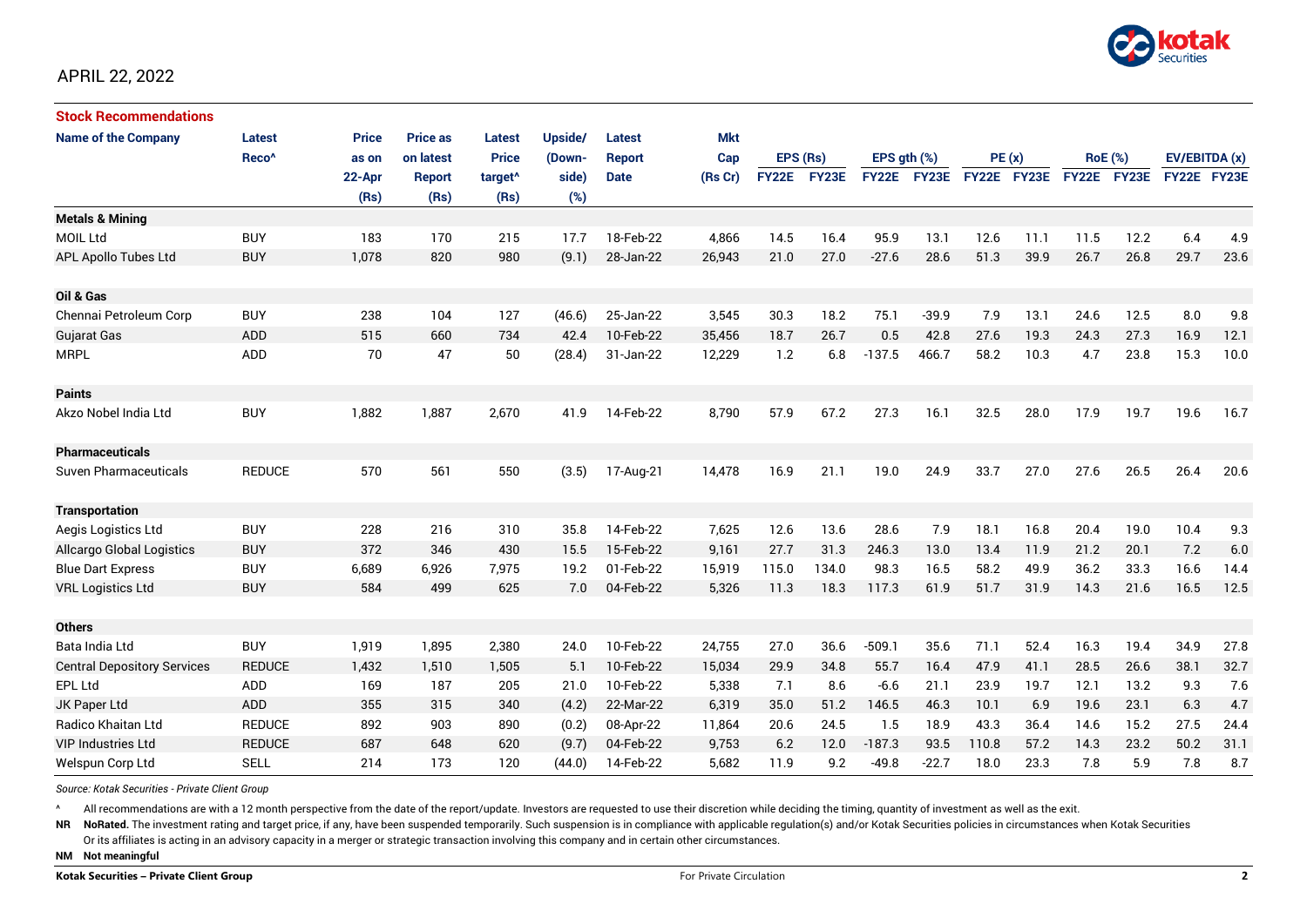

# APRIL 22, 2022

# **RATING SCALE (PRIVATE CLIENT GROUP)**

#### **Definitions of ratings**

| <b>BUY</b>       |   | - We expect the stock to deliver more than 15% returns over the next 12 months                                                                                                                                                                                                                                                                                                                                                     |
|------------------|---|------------------------------------------------------------------------------------------------------------------------------------------------------------------------------------------------------------------------------------------------------------------------------------------------------------------------------------------------------------------------------------------------------------------------------------|
| <b>ADD</b>       |   | - We expect the stock to deliver 5% - 15% returns over the next 12 months                                                                                                                                                                                                                                                                                                                                                          |
| <b>REDUCE</b>    |   | - We expect the stock to deliver -5% - +5% returns over the next 12 months                                                                                                                                                                                                                                                                                                                                                         |
| <b>SELL</b>      |   | - We expect the stock to deliver $\lt$ -5% returns over the next 12 months                                                                                                                                                                                                                                                                                                                                                         |
| <b>NR</b>        |   | - Not Rated. Kotak Securities is not assigning any rating or price target to the stock.                                                                                                                                                                                                                                                                                                                                            |
|                  |   | The report has been prepared for information purposes only.                                                                                                                                                                                                                                                                                                                                                                        |
| <b>SUBSCRIBE</b> |   | $-$ We advise investor to subscribe to the IPO.                                                                                                                                                                                                                                                                                                                                                                                    |
| <b>RS</b>        |   | - Rating Suspended. Kotak Securities has suspended the investment rating and price target for this stock, either because there is not a sufficient fundamental basis for determining, or there<br>are legal, regulatory or policy constraints around publishing, an investment rating or target. The previous investment rating and price target, if any, are no longer in effect for this stock and<br>should not be relied upon. |
| <b>NA</b>        |   | $-$ Not Available or Not Applicable. The information is not available for display or is not applicable                                                                                                                                                                                                                                                                                                                             |
| <b>NM</b>        |   | - Not Meaningful. The information is not meaningful and is therefore excluded.                                                                                                                                                                                                                                                                                                                                                     |
| <b>NOTE</b>      | - | Our target prices are with a 12-month perspective. Returns stated in the rating scale are our internal benchmark.                                                                                                                                                                                                                                                                                                                  |

# **FUNDAMENTAL RESEARCH TEAM (PRIVATE CLIENT GROUP)**

| <b>Shrikant Chouhan</b>                                                                                | Arun Agarwal                                                                                                    | <b>Amit Agarwal, CFA</b>            | <b>Hemali Dhame</b>      |
|--------------------------------------------------------------------------------------------------------|-----------------------------------------------------------------------------------------------------------------|-------------------------------------|--------------------------|
| <b>Head of Research</b>                                                                                | Auto & Auto Ancillary                                                                                           | <b>Transportation, Paints, FMCG</b> | Banking & Finance        |
| shrikant.chouhan@kotak.com                                                                             | arun.agarwal@kotak.com                                                                                          | agarwal.amit@kotak.com              | Hemali.Dhame@kotak.com   |
| +91 22 6218 5408                                                                                       | +91 22 6218 6443                                                                                                | +91 22 6218 6439                    | +91 22 6218 6433         |
| <b>Jatin Damania</b>                                                                                   | Purvi Shah                                                                                                      | <b>Rini Mehta</b>                   | K. Kathirvelu            |
| Metals & Mining, Midcap                                                                                | Pharmaceuticals                                                                                                 | Research Associate                  | <b>Support Executive</b> |
| jatin.damania@kotak.com                                                                                | purvi.shah@kotak.com                                                                                            | rini.mehta@kotak.com                | k.kathirvelu@kotak.com   |
| +91 22 6218 6440                                                                                       | +91 22 6218 6432                                                                                                | +91 80801 97299                     | +91 22 6218 6427         |
| <b>Sumit Pokharna</b><br>Oil and Gas. Information Tech<br>sumit.pokharna@kotak.com<br>+91 22 6218 6438 | Pankaj Kumar<br><b>Construction, Capital Goods &amp; Midcaps</b><br>pankajr.kumar@kotak.com<br>+91 22 6218 6434 |                                     |                          |

### **TECHNICAL RESEARCH TEAM (PRIVATE CLIENT GROUP)**

| <b>Shrikant Chouhan</b>    | <b>Amol Athawale</b>    |   |
|----------------------------|-------------------------|---|
| shrikant.chouhan@kotak.com | amol.athawale@kotak.com | F |
| +91 22 6218 5408           | +91 20 6620 3350        | S |
|                            |                         |   |

**Shrikant Chouhan Amol Athawale Sayed Haider** Research Associate [sayed.haider@kotak.com](mailto:sayed.haider@kotak.com) +91 22 62185498

### **DERIVATIVES RESEARCH TEAM (PRIVATE CLIENT GROUP)**

+91 22 6218 5497 +91 33 6615 6273

**Sahaj Agrawal Prashanth Lalu Prasenjit Biswas, CMT, CFTe** [sahaj.agrawal@kotak.com](mailto:sahaj.agrawal@kotak.com) [prashanth.lalu@kotak.com](mailto:prashanth.lalu@kotak.com) [prasenjit.biswas@kotak.com](mailto:prasenjit.biswas@kotak.com)